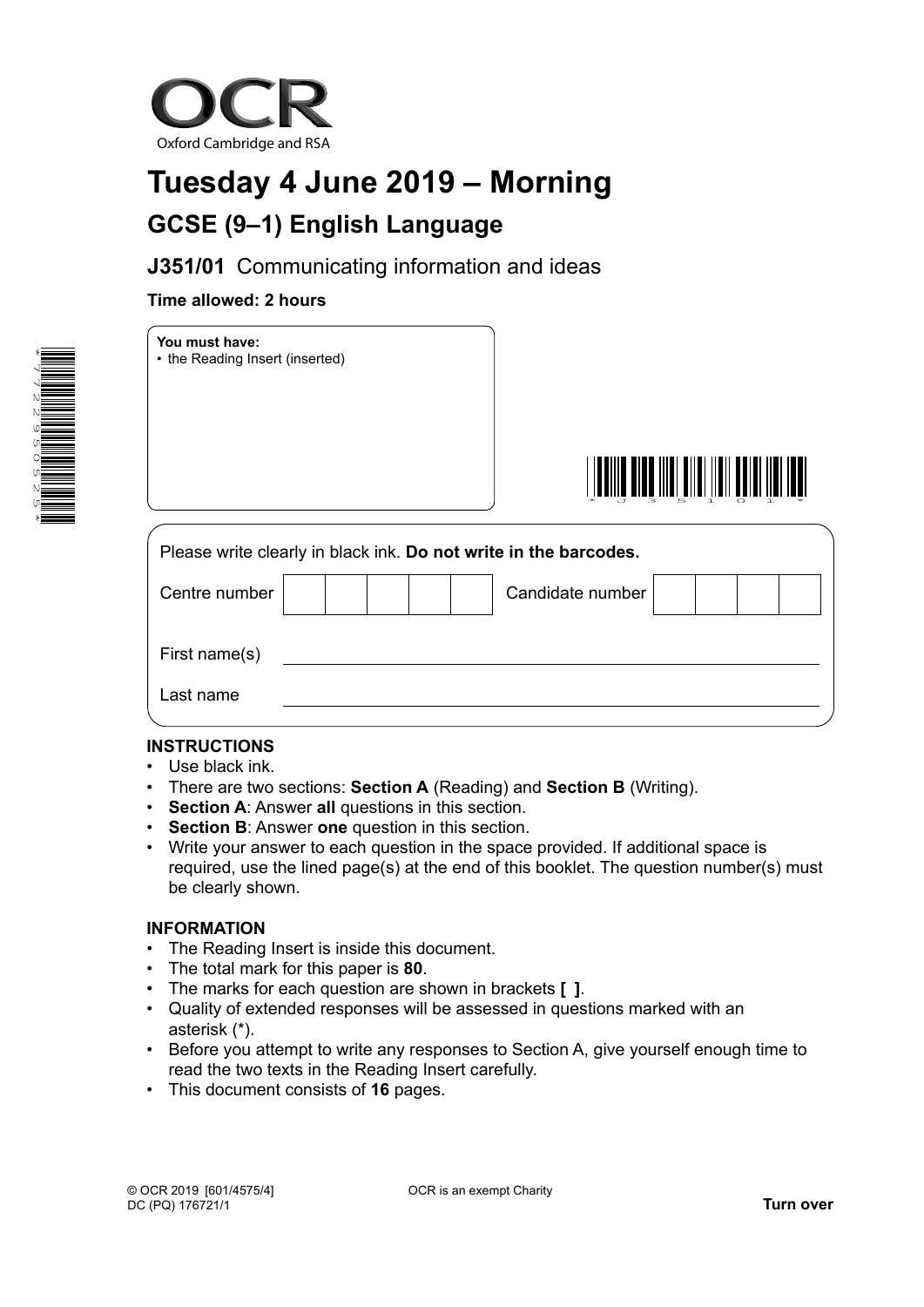#### **Section A**

#### **Reading information and ideas**

Answer **all** the questions in Section A.

You are advised to spend **one** hour on this section.

Question 1 is about **Text 1**, *The Charge of the Light Brigade* by William Howard Russell.

- **1** Look again at lines 1–6.
	- **(a)** Identify **two** phrases from these lines which show what time of day it was.

...................................................................................................................................................

............................................................................................................................................. **[2]**

**(b)** Give **one** reason why the writer is surprised that these soldiers have been sent to attack the enemy.

................................................................................................................................................... ............................................................................................................................................. **[1]**

**(c)** The writer calls the soldiers' bravery 'desperate valour'. Explain why he chooses the word 'desperate' to describe their behaviour.

................................................................................................................................................... ............................................................................................................................................. **[1]**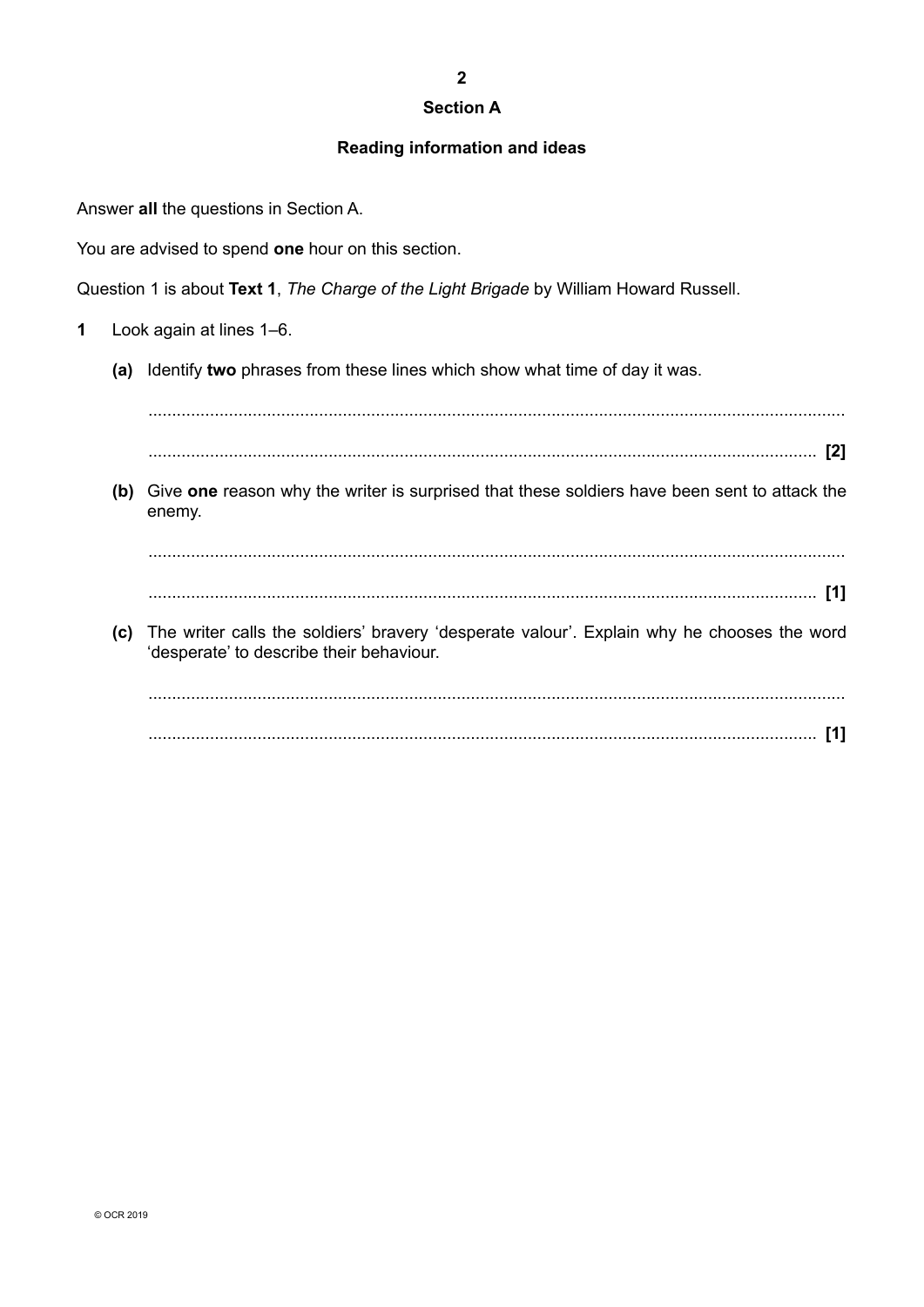Question 2 is about Text 1, The Charge of the Light Brigade by William Howard Russell and Text 2, Let Us Make a Vow to the Dead by Ronald Reagan.

Both texts describe soldiers attacking enemy guns.  $\overline{2}$ 

What are the similarities between the two attacks?

Draw on evidence from both texts to support your answer.

| [6]<br>. |
|----------|

**Turn over**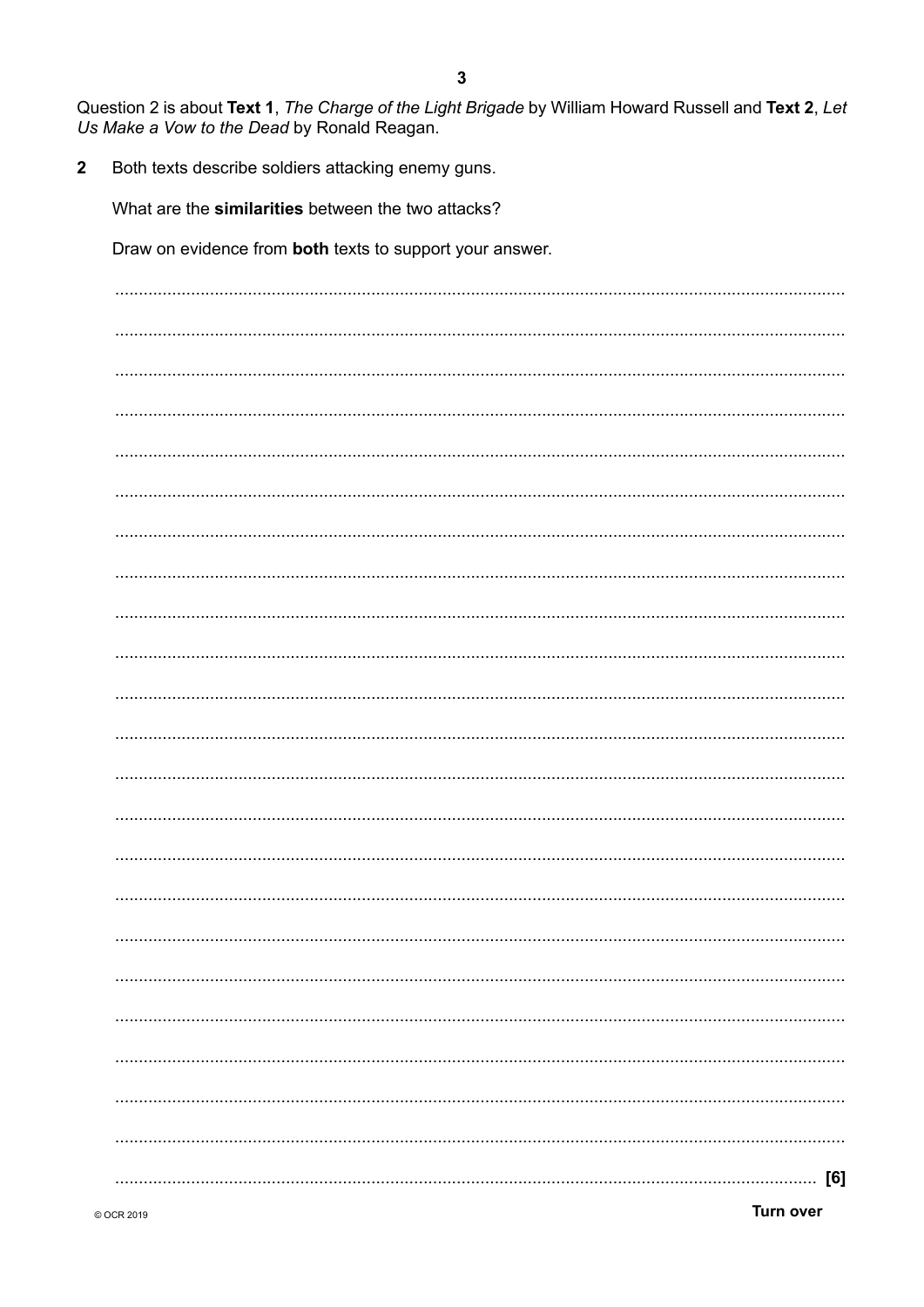Question 3 is about Text 2, Let Us Make a Vow to the Dead by Ronald Reagan.

 $\overline{3}$ Look again at lines 17-29.

> Explore how Ronald Reagan uses language and structure to persuade his audience that the soldiers' bravery was worthwhile.

| Support your ideas by referring to the text, using relevant subject terminology. | $[12]$ |
|----------------------------------------------------------------------------------|--------|
|                                                                                  |        |
|                                                                                  |        |
|                                                                                  |        |
|                                                                                  |        |
|                                                                                  |        |
|                                                                                  |        |
|                                                                                  |        |
|                                                                                  |        |
|                                                                                  |        |
|                                                                                  |        |
|                                                                                  |        |
|                                                                                  |        |
|                                                                                  |        |
|                                                                                  |        |
|                                                                                  |        |
|                                                                                  |        |
|                                                                                  |        |
|                                                                                  |        |
|                                                                                  |        |
|                                                                                  |        |
|                                                                                  |        |
|                                                                                  |        |
|                                                                                  |        |
|                                                                                  |        |
|                                                                                  |        |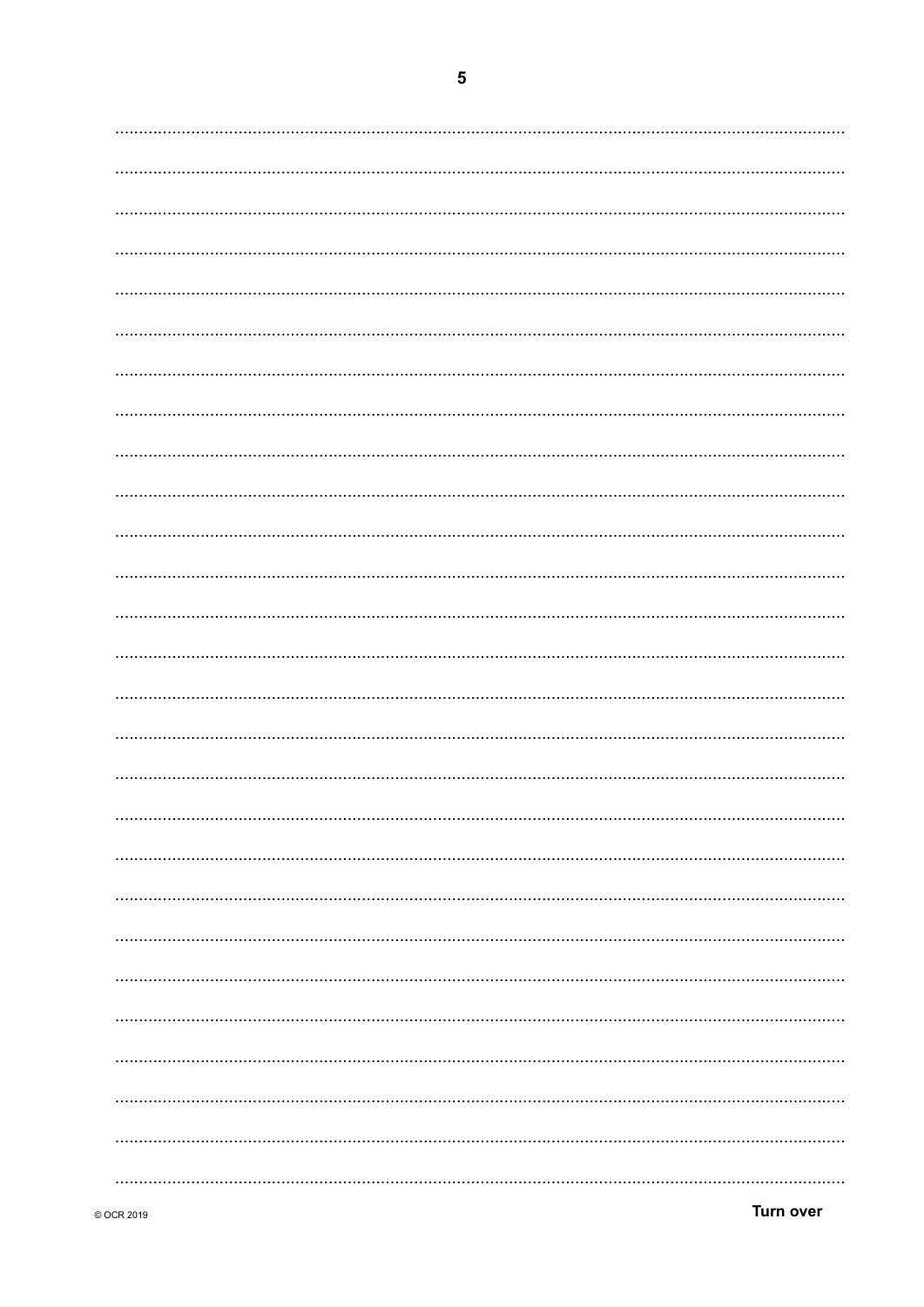|                                             | Question 4 is about Text 1, The Charge of the Light Brigade by William Howard Russell and Text 2, Let |  |
|---------------------------------------------|-------------------------------------------------------------------------------------------------------|--|
| Us Make a Vow to the Dead by Ronald Reagan. |                                                                                                       |  |

 $[18]$ 

 $\overline{\mathbf{4}}$ 'Both texts powerfully persuade you to admire the bravery of the soldiers.'

How far do you agree with this statement?

In your answer you should:

- discuss what each text says we should admire about the soldiers  $\bullet$
- explain how far the texts do present the soldiers as admirable  $\bullet$
- compare the ways the texts present their ideas about the soldiers.  $\bullet$

Support your response with quotations from both texts.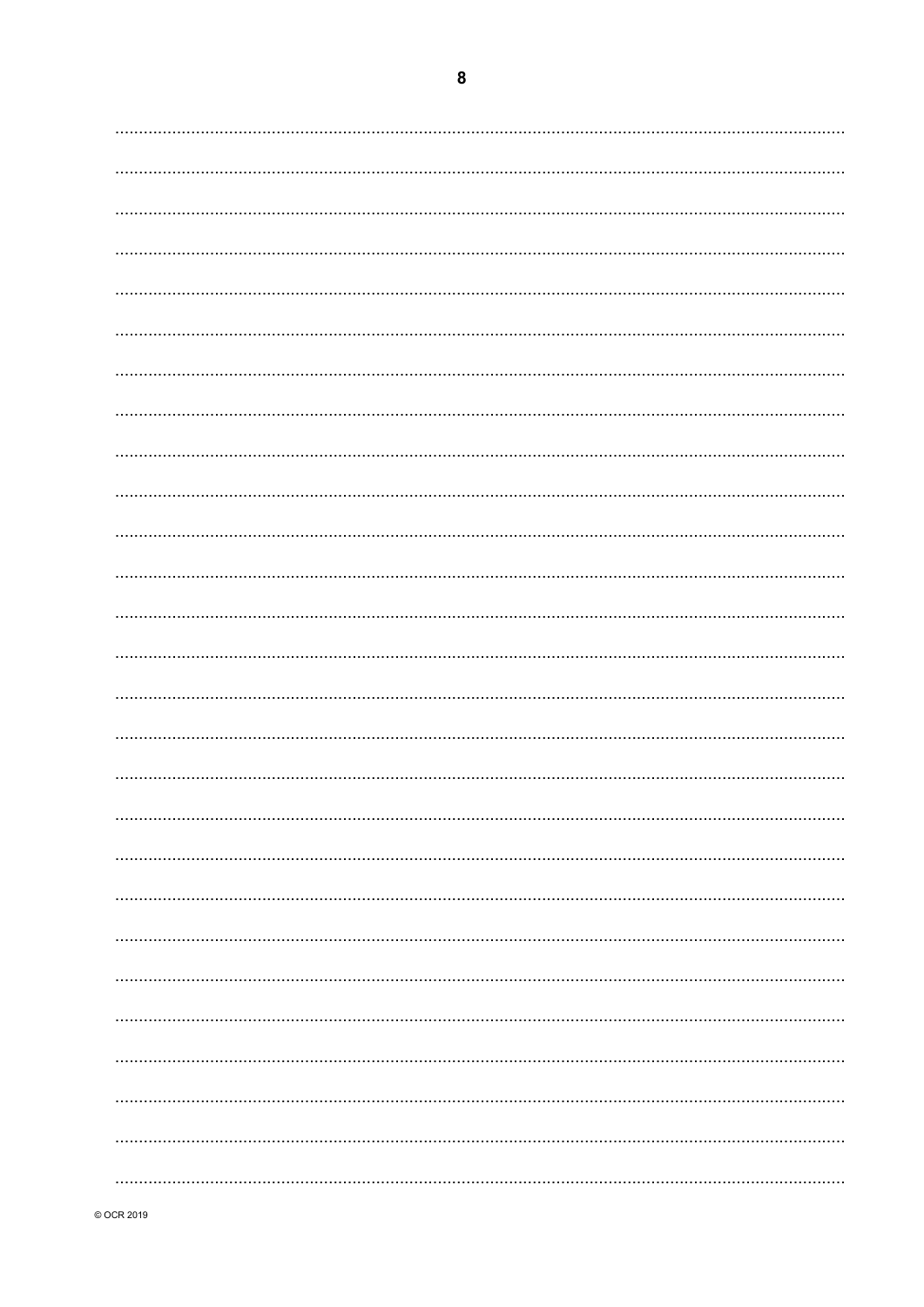#### **Section B**

#### **Writing for audience, impact and purpose**

Choose **one** of the following writing tasks.

You are advised to spend **one** hour on this section.

In this section you will be assessed on the quality of your extended response. These questions are marked with an asterisk (\*). You are advised to plan and check your work carefully.

### **EITHER**

**5** "Was it worth it?"

Write an article for a magazine to describe a time when you had to do something difficult.

In your article you should:

- **•** explain why you had to do it
- **•** describe the difficulties you had to face
- **•** explain whether you thought it was worthwhile. **[40]**\*

#### **OR**

**6** Write a speech for an event to congratulate young people who have achieved something remarkable.

In your speech you should:

**•** describe what the young people achieved **•** explain why the young people should be congratulated **•** explain what is so remarkable about their achievement. **[40]**\* .......................................................................................................................................................... .......................................................................................................................................................... .......................................................................................................................................................... .......................................................................................................................................................... .......................................................................................................................................................... .......................................................................................................................................................... .......................................................................................................................................................... .......................................................................................................................................................... ..........................................................................................................................................................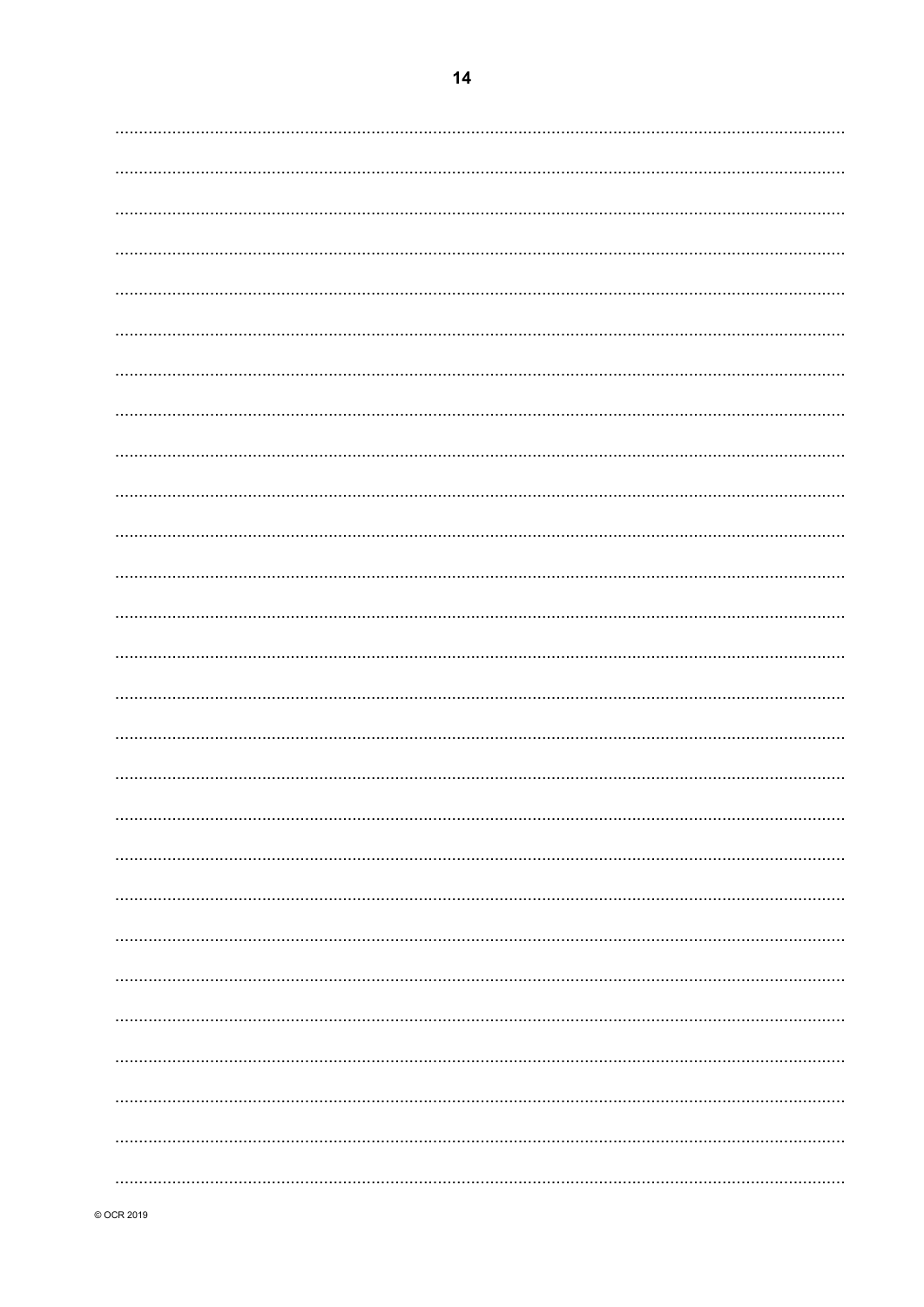## **END OF QUESTION PAPER**